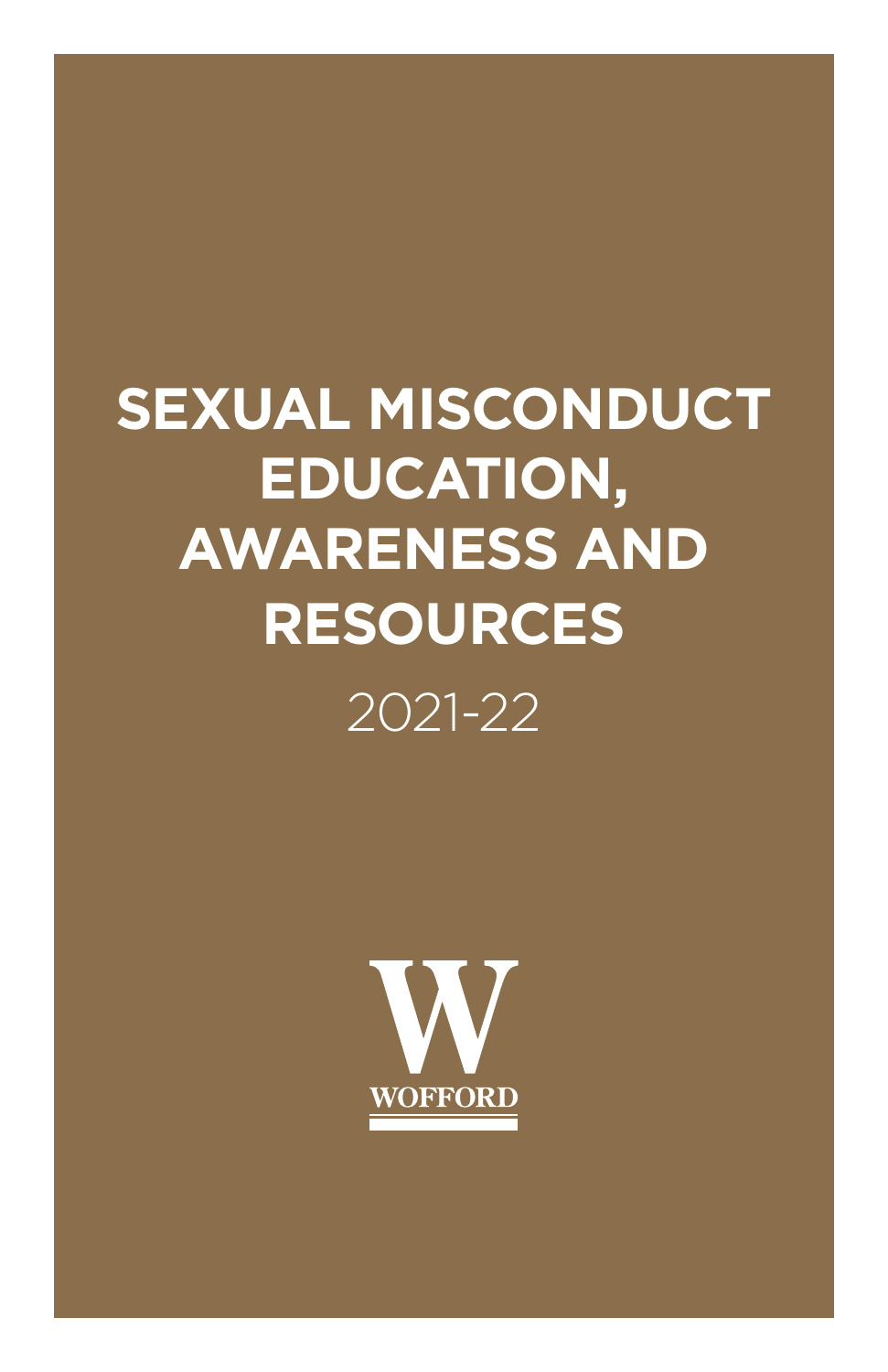# **SEXUAL AND GENDER-BASED MISCONDUCT ASSISTANCE AND REPORTING**

Sexual and gender-based misconduct is a violation of Wofford College policy and a form of discrimination prohibited by federal law. It is never an excusable behavior, regardless of your relationship. If you or someone you know needs assistance in response to sexual and gender-based misconduct, please call any of the following resources listed in this brochure. Please refer to the Nondiscrimination and Anti-Harassment Policy for complete definitions, policies and procedures.

# **STATEMENT OF NON-DISCRIMINATION**

Wofford College does not discriminate on the basis of race, color, creed, religion, sex, age, national origin, disability, veteran status, sexual orientation, gender identity or any legally protected status.

# **CONSENT**

Wofford policy and local and state law prohibit nonconsensual sexual activity of any kind.

**CONSENT** is knowing, voluntary and clear permission by word or action to engage in sexual activity.

Since individuals may experience the same interaction in different ways, it is the responsibility of each party to determine that the other has consented before engaging in the activity.

If consent is not clearly provided prior to engaging in the activity, consent may be ratified by word or action at some point during the interaction or thereafter, but clear communication from the outset is strongly encouraged.

For consent to be valid, there must be a clear expression in words or actions that the other individual consented to that specific sexual conduct. Reasonable reciprocation can be implied. For example, if someone kisses you, you can kiss them back (if you want to) without the need to explicitly obtain their consent to being kissed back.

Consent can also be withdrawn once given, as long as the withdrawal is reasonably and clearly communicated. If consent is withdrawn, that sexual activity should cease.

Consent to some sexual contact (such as kissing or fondling) cannot be presumed to be consent for other sexual activity (such as intercourse). A current or previous intimate relationship is not sufficient to constitute consent.

# **DEFINING SEXUAL HARASSMENT**

**SEXUAL HARASSMENT** as an umbrella category includes the offenses of sexual harassment, sexual assault, domestic violence, dating violence and stalking.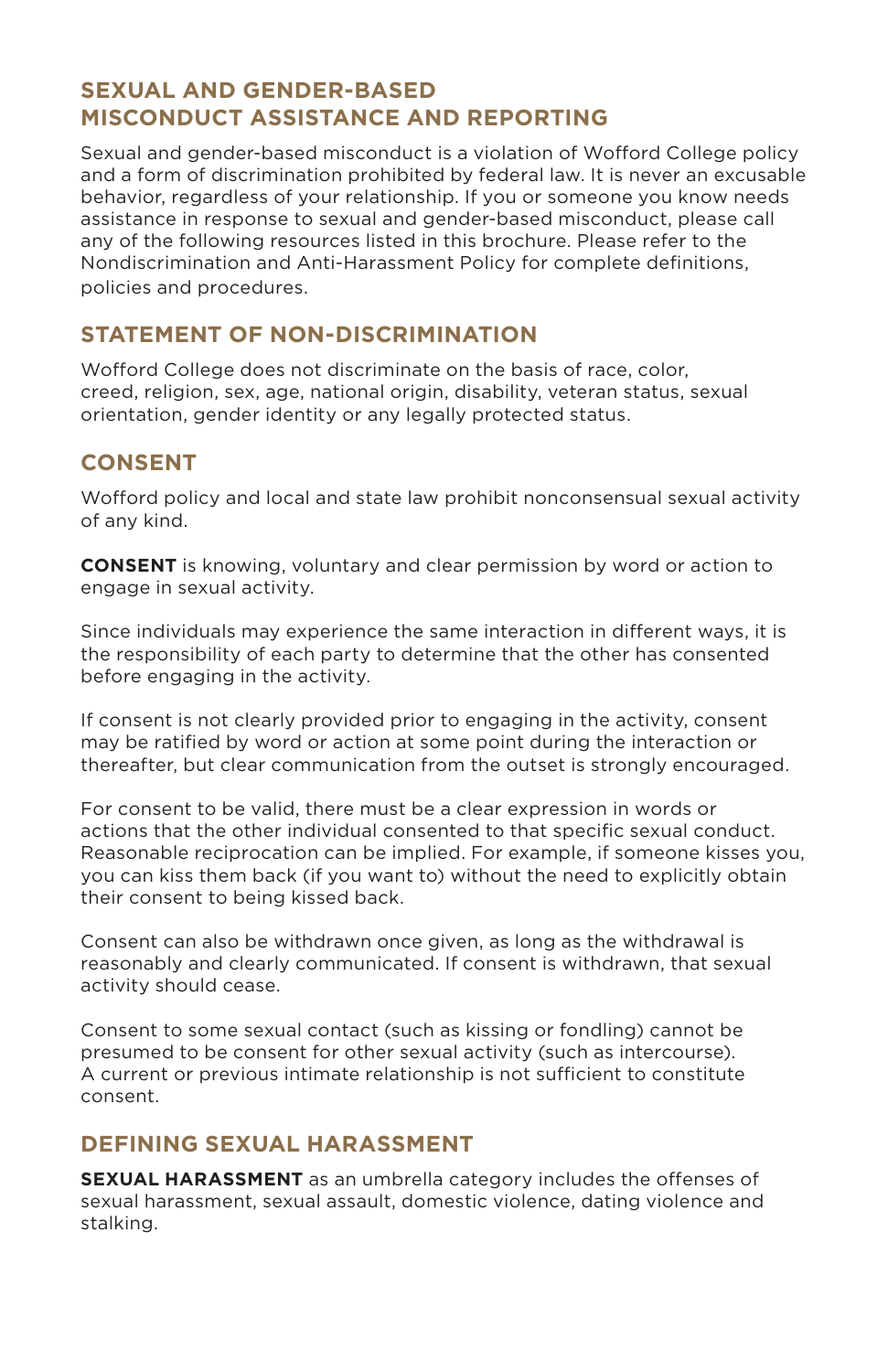There are two types of sexual harassment:

- **• Quid Pro Quo Sexual Harassment:** An employee of Wofford conditions the provision of an aid, benefit or service of the college on an individual's participation in unwelcome sexual conduct.
- **• Hostile Environment Sexual Harassment:** Unwelcome conduct determined by a reasonable person to be so severe and pervasive and objectively offensive that it effectively denies a person equal access to Wofford's educational program or activity.

**SEXUAL ASSAULT** is any sexual act directed against another person without the consent of the complainant, including instances in which the complainant is incapable of giving consent.

- **• Forcible Rape:** Penetration, no matter how slight, of the vagina or anus with any body part or object or oral penetration by a sex organ of another person, without the consent of the complainant.
- **• Forcible Sodomy:** Oral or anal sexual intercourse with another person, forcibly and/or against that person's will (non-consensually), or not forcibly or against the person's will in instances in which the complainant is incapable of giving consent because of age or because of temporary or permanent mental or physical incapacity.
- **• Sexual Assault with an Object:** The use of an object or instrument to penetrate, however slightly, the genital or anal opening of the body of another person, forcibly and/or against that person's will (nonconsensually), or not forcibly or against the person's will in instances in which the complainant is incapable of giving consent because of age or because of temporary or permanent mental or physical incapacity.
- **• Forcible Fondling:** The touching of the private body parts of another person (buttocks, groin, breasts) for the purpose of sexual gratification, forcibly and/or against that person's will (non-consensually), or not forcibly or against the person's will in instances in which the complainant is incapable of giving consent because of age or because of temporary or permanent mental or physical incapacity.

**DOMESTIC VIOLENCE**, on the basis of sex, committed by a current or former spouse or intimate partner of the complainant, by a person with whom the complainant shares a child in common, or by a person who is cohabitating with, or has cohabitated with, the complainant as a spouse or intimate partner, or by a person similarly situated to a spouse of the complainant under the domestic or family violence laws of South Carolina, or by any other person against an adult or youth complainant who is protected from that person's acts under the domestic or family violence laws of South Carolina.

• To categorize an incident as domestic violence, the relationship between the respondent and the complainant must be more than just two people living together as roommates. The people cohabitating must be current or former spouses or have an intimate relationship.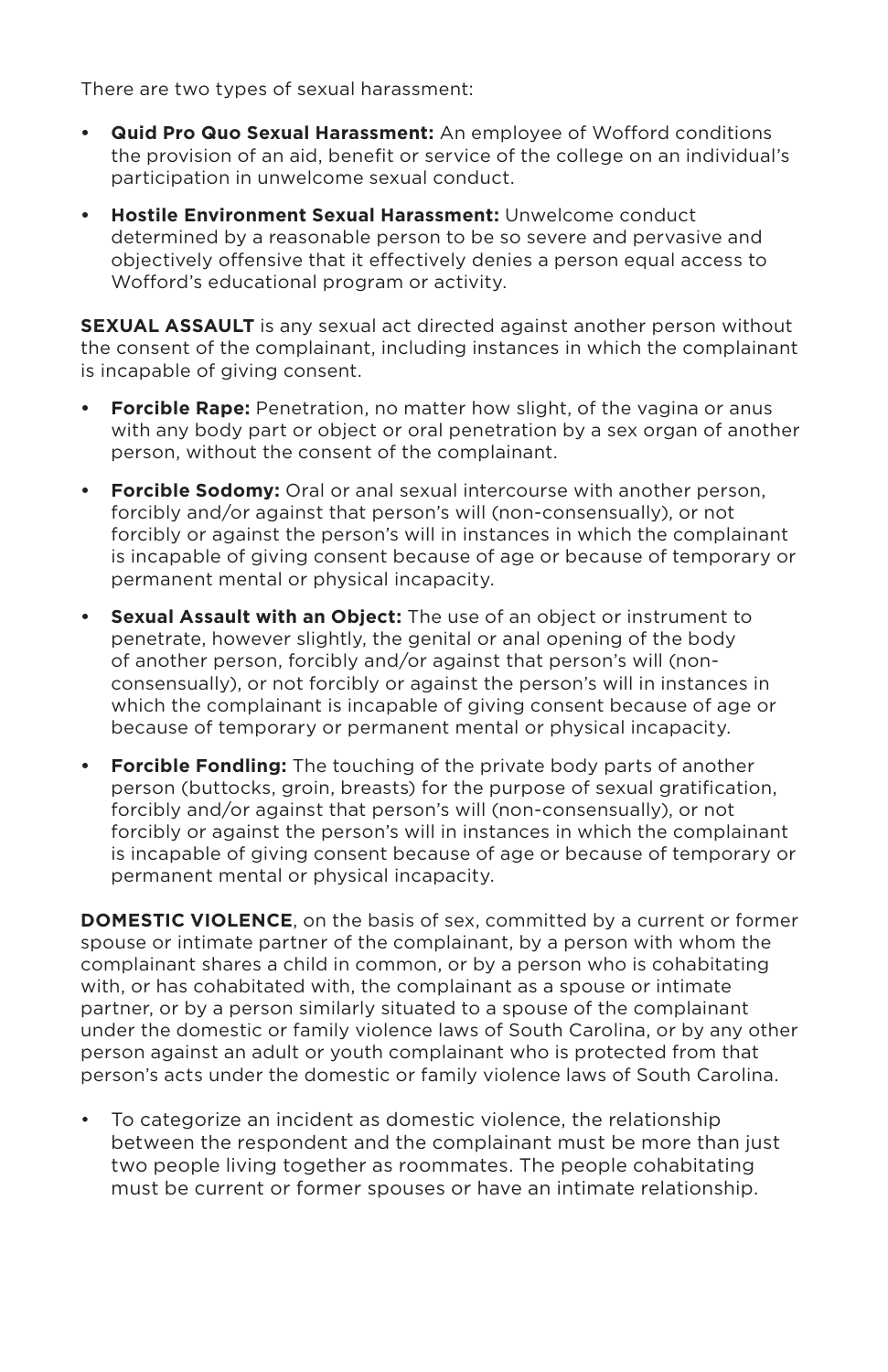**DATING VIOLENCE**, on the basis of sex, committed by a person who is in or has been in a social relationship of a romantic or intimate nature with the complainant.

The existence of such a relationship shall be determined based on the complainant's statement and with consideration of the length of the relationship, the type of relationship and the frequency of interaction between the persons involved in the relationship. For the purposes of this definition, dating violence includes, but is not limited to, sexual or physical abuse or the threat of such abuse. Dating violence does not include acts covered under the definition of domestic violence.

**STALKING**, engaging in a course of conduct, on the basis of sex, directed at a specific person, that would cause a reasonable person to (1) fear for the person's safety or the safety of others or (2) suffer substantial emotional distress.

For the purposes of this definition:

- **• Course of conduct** means two or more acts, including, but not limited to, acts in which the respondent directly, indirectly or through third parties, by any action, method, device or means, follows, monitors, observes, surveils, threatens or communicates to or about a person, or interferes with a person's property.
- **• Reasonable person** means a reasonable person under similar circumstances and with similar identities to the complainant.
- **• Substantial emotional distress** means significant mental suffering or anguish that may, but does not necessarily, require medical or other professional treatment or counseling.

Wofford's Nondiscrimination and Anti-Harassment Policy also forbids Sexual Exploitation.

**SEXUAL EXPLOITATION** defined as: Taking nonconsensual or abusive sexual advantage of another for their own benefit or for the benefit of anyone other than the person being exploited, and that conduct does not otherwise constitute sexual harassment under this policy.

Examples of sexual exploitation include, but are not limited to:

- Sexual voyeurism (such as observing or allowing others to observe a person undressing or using the bathroom or engaging in sexual acts, without the consent of the person being observed).
- Invasion of sexual privacy.
- Taking pictures, video or audio recording of another in a sexual act, or in any other sexually-related activity when there is a reasonable expectation of privacy during the activity, without the consent of all involved in the activity, or exceeding the boundaries of consent (such as allowing another person to hide in a closet and observe sexual activity, or disseminating sexual pictures without the photographed person's consent), including the making or posting of revenge pornography.
- Prostituting another person.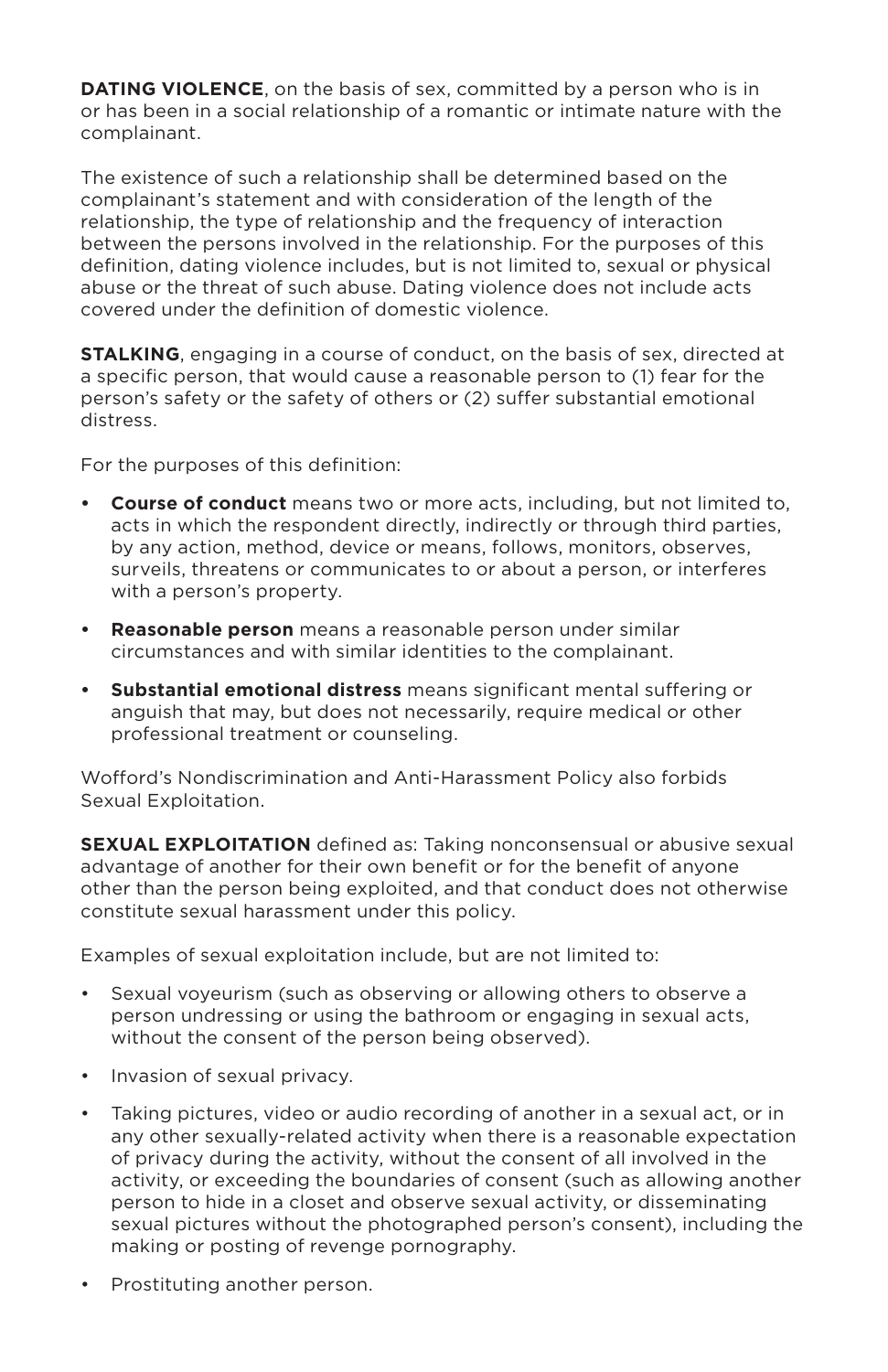- Engaging in sexual activity with another person while knowingly infected with human immunodeficiency virus (HIV) or a sexually-transmitted disease (STD) or infection (STI) without informing the other person of the infection.
- Causing or attempting to cause the incapacitation of another person (through alcohol, drugs or any other means) for the purpose of compromising that person's ability to give consent to sexual activity, or for the purpose of making that person vulnerable to nonconsensual sexual activity.
- Misappropriation of another person's identity on apps, websites or other venues designed for dating or sexual connections.
- Forcing a person to take an action against that person's will by threatening to show, post or share information, video, audio or an image that depicts the person's nudity or sexual activity.
- Knowingly soliciting a minor for sexual activity.
- Engaging in sex trafficking.
- Creation, possession or dissemination of child pornography.
- Exceeding the boundaries of consent (e.g., allowing another person to observe consensual sex without the knowledge of or consent from all participants).
- Voyeurism.
- Knowingly or recklessly transmitting a sexually transmitted disease (including HIV) to another individual.

To report sexual and gender-based misconduct, contact the Title IX coordinator:

#### **Matthew Hammett**

Director for Civil Rights, Title IX Compliance and Student Risk Assessment

429 N. Church St. Snyder House Annex Spartanburg, SC 29303

Phone: 864-597-4048 Email: hammettmk@wofford.edu

You may also report allegations of discrimination and harassment using the Discrimination and Harassment Reporting Form available at https:// cm.maxient.com/reportingform.php?WoffordCollege&layout\_id=4

(Please note that the college's ability to investigate and take disciplinary action may be impacted if the report is anonymous).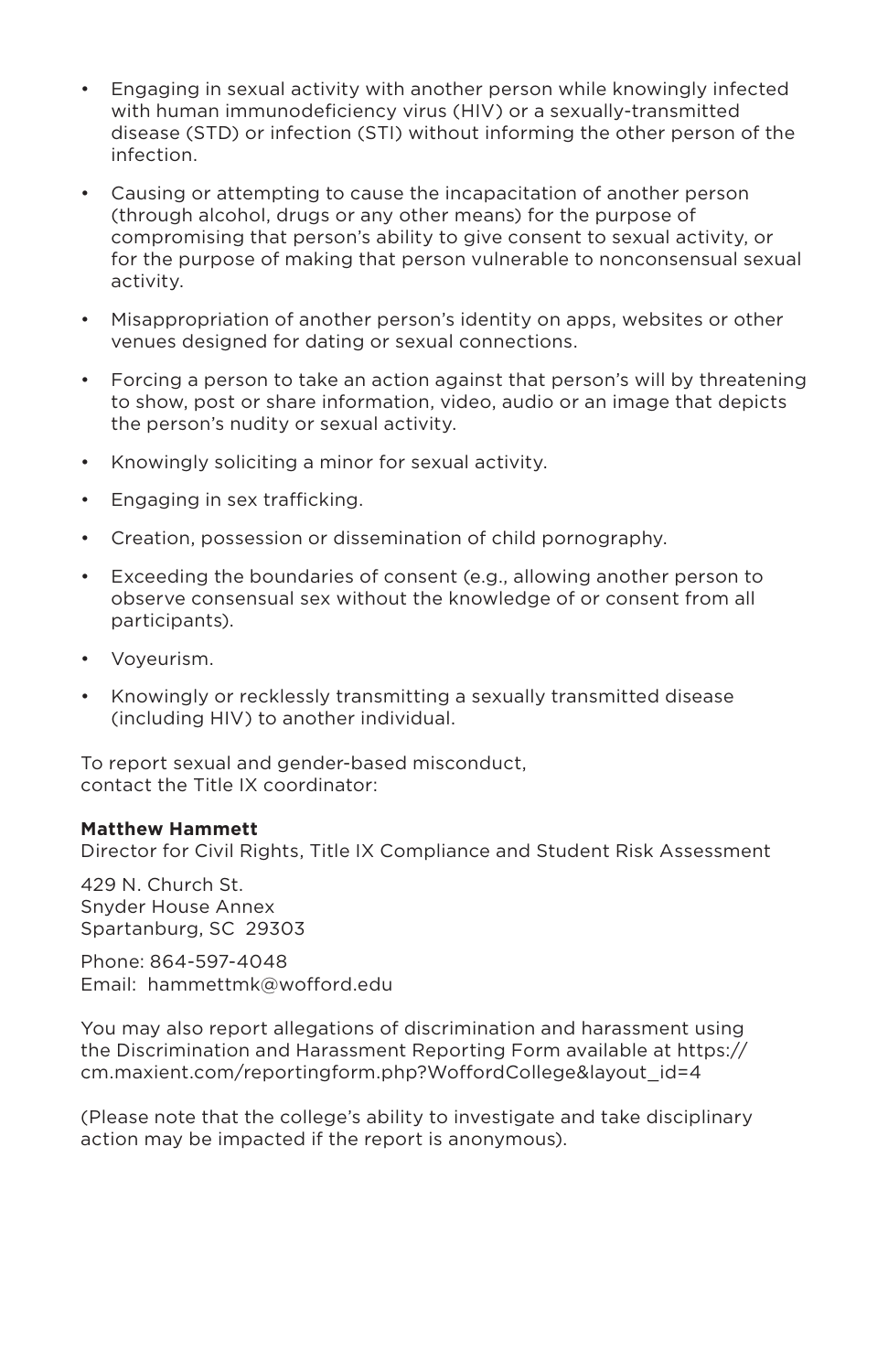#### **Other on-campus offices and resources that report sexual and gender-based misconduct to the Title IX coordinator:**

#### **Confidential on-campus resources:**

#### **Spartanburg community and national resources:**

| Spartanburg County                                             |  |  |
|----------------------------------------------------------------|--|--|
| Safe Homes Rape Crisis Coalition  864-583-9803 or 800-273-5066 |  |  |
| South Carolina Victim's Assistance                             |  |  |
| National Sexual Assault Hotline (RAINN) 800-656-HOPE (4673)    |  |  |
|                                                                |  |  |
|                                                                |  |  |
|                                                                |  |  |
|                                                                |  |  |

For a list of culturally specific national resources, please visit **ncadv.org/learn-more/resources**.

# **BYSTANDER INTERVENTION**

A bystander is someone other than the victim who is present when sexual and gender-based misconduct is occurring or when a situation is occurring in which a reasonable person feels as though some protective action is required to prevent sexual misconduct. Bystanders, if active, can prevent harm or intervene before a situation gets worse. Examples of active bystander intervention include: not leaving an overly intoxicated person in a bar/party alone, walking a classmate to his/her car after class, calling police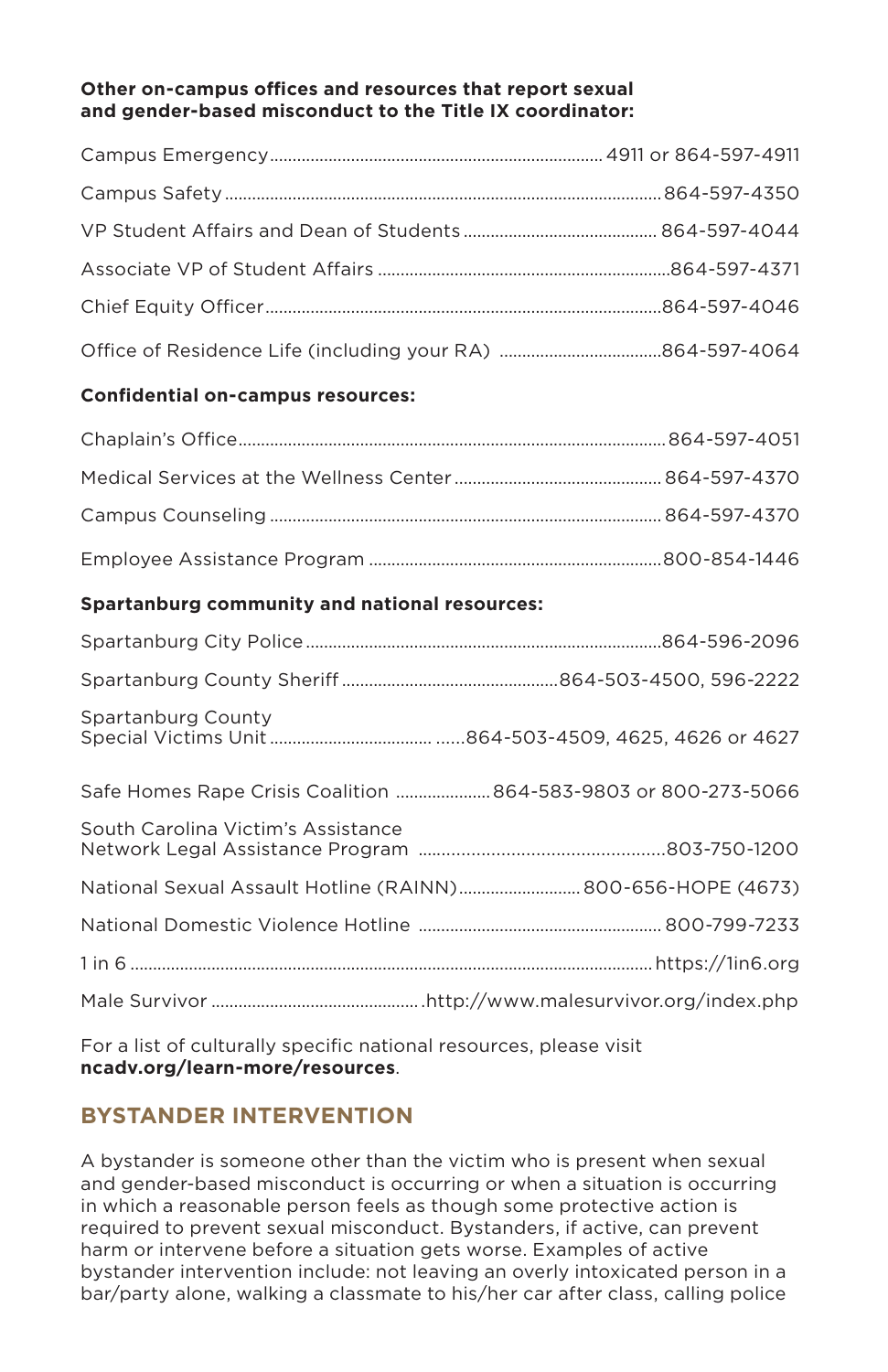when a potentially violent situation is unfolding, not leaving an unconscious person alone (alerting an RA, EMS, campus police, etc.) or intervening when someone is being belittled, degraded or emotionally abused (walking victim away from abuser, contacting others for help – such as counseling center, RA, dean).

# **HOW TO GET HELP IF YOU HAVE BEEN THE VICTIM OF SEXUAL ASSAULT, DATING VIOLENCE, DOMESTIC VIOLENCE OR STALKING**

#### **If you are a victim of sexual and gender-based misconduct:**

- Get to a safe place as soon as you can.
- Try to preserve all physical evidence and place in a paper bag.
- Do not bathe if you intend to report the misconduct.
- Get medical attention as soon as possible.
- Contact Campus Safety.
- Talk with a counselor who will maintain confidentiality.
- Contact someone you trust, such as a close friend, to be with you and support you.

Wofford College strongly supports and encourages reporting of sexual and gender-based misconduct. Reporting provides resources to victims. Sexual and gender-based misconduct should be reported to Wofford's Title IX coordinator, Matthew Hammett, at 864-597-4048.

#### **ENSURE YOUR PHYSICAL SAFETY**

You may seek help from local law enforcement agencies or by contacting Wofford Campus Safety. Wofford Campus Safety can assist you with contacting local law enforcement and can help you obtain transportation to the local law enforcement office. Officers are on duty at Wofford Campus Safety 24 hours a day, seven days a week.

#### **SEEK MEDICAL ASSISTANCE AND TREATMENT**

Local options for medical care include Spartanburg Medical Center and Mary Black Memorial Hospital. It is crucial that you obtain medical attention as soon as possible after a sexual assault to determine the extent of physical injury and to prevent or treat sexually transmitted diseases (such as HIV). Medical facilities can also screen for the presence of sedative drugs such as Rohypnol or GHB (date-rape drugs).

Employees at the Wellness Center can help you obtain transportation to a local hospital and can help you contact a support person, such as a family member, a friend or a roommate.

If you choose to have an evidence collection kit (or "rape kit") completed, it is important to do so within 72 hours. Even if you have not decided whether to file charges, it is advisable to have the evidence collection kit completed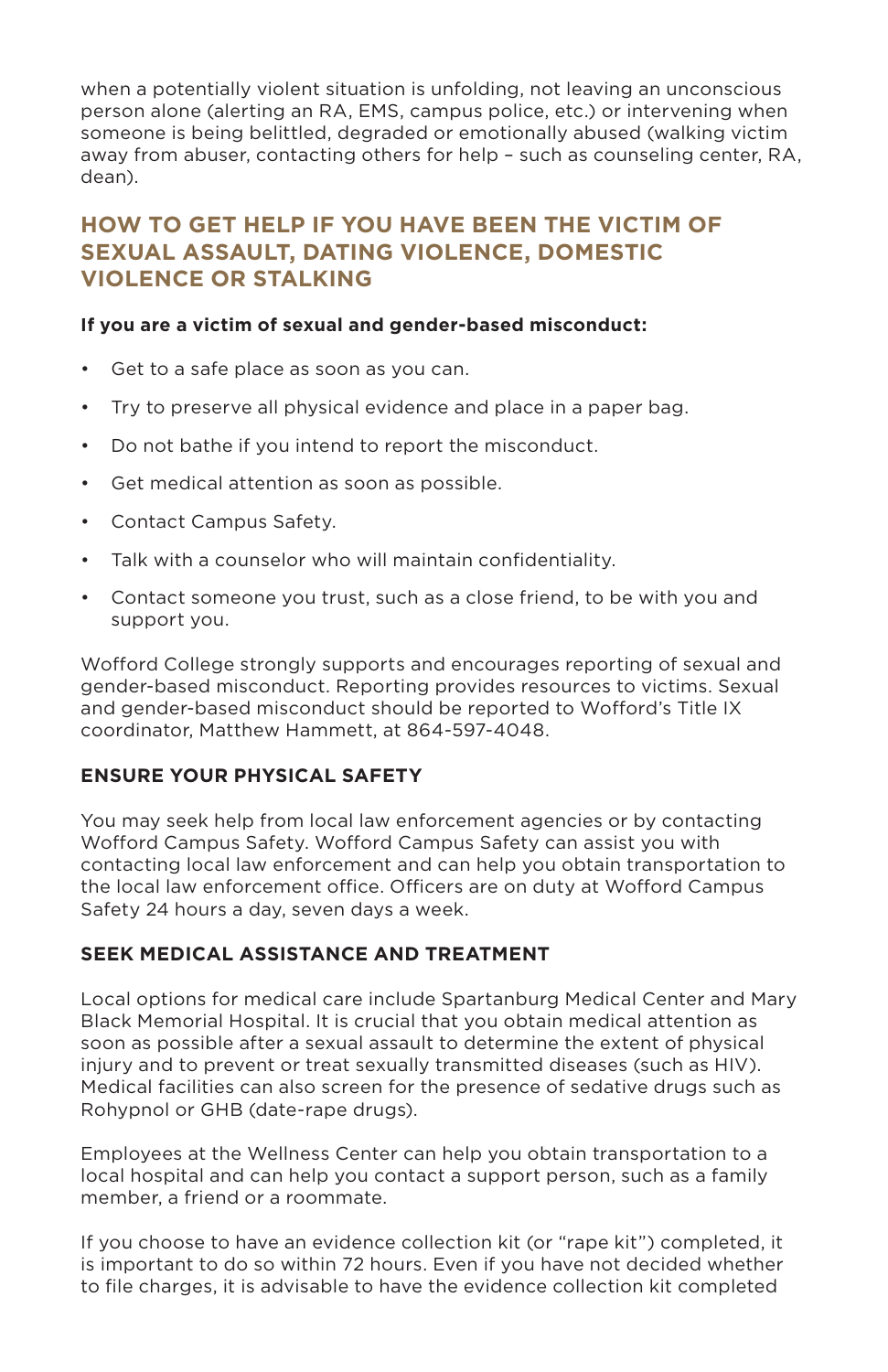so that you can better preserve the options of obtaining a protective order and/or filing criminal charges at a later date. Spartanburg Medical Center and Mary Black Memorial Hospital administer evidence collection kits, and you may request an anonymous kit with no law enforcement involvement. Spartanburg Medical Center has specially trained sexual assault nurse examiners who perform these kits. The cost of these kits will be paid for from a crime victim fund, and you will not be billed for the kits.

In order to best preserve evidence for an evidence collection kit, it may be advisable to avoid showering, bathing, going to the bathroom or brushing your teeth before the kit is completed. You should also wear (or take with you in a paper – not plastic – bag) to the hospital the same clothing that you were wearing during the assault. An evidence collection kit can still be completed even if you have showered or bathed. You also can preserve evidence by saving text messages, instant messages, social networking pages, other communications and keeping pictures, logs or other copies of documents that would be useful to college hearing boards/investigators or police.

#### **OBTAIN EMOTIONAL SUPPORT**

The Wellness Center can help students sort through their emotions and begin the recovery process. The counselors at the Wellness Center are trained to provide crisis intervention on short-term and emergency issues. The Wellness Center also can provide referral services for outside providers and law enforcement. Counseling is free of charge to all students. In some instances, the law may require the disclosure of

information shared by students with counselors. However, absent a legal mandate to the contrary, counseling services are strictly confidential, are not part of student college records and will not be reported to other college personnel.

Employees may contact the Employee Assistance Program to obtain emotional support (available at 800-854-1446). Safe Homes Rape Crisis Coalition (800-273-5066) has trained advocates who can offer confidential support, information and resources. Safe Homes Rape Crisis Coalition also provides counseling services to survivors of sexual violence and dating or domestic violence.

#### **OBTAIN INFORMATION/REPORT MISCONDUCT**

Although the college strongly encourages all members of its community to report sexual and gender-based misconduct to law enforcement, it is the victim's choice whether to make such a report and victims have the right to decline involvement with the police. To report an incident involving a sexual assault, sexual exploitation, domestic violence, stalking or dating violence, contact Wofford Campus Safety at 864-597-4911. Reports of all domestic violence, dating violence, sexual assault and stalking made to Campus Safety will automatically be referred to the Title IX coordinator for investigation and support regardless of whether the complainant chooses to pursue criminal charges. The college will assist any victim with notifying local police if they so desire. Spartanburg City Police Department may also be reached directly by calling 911 (or for non-emergency matters 864-596-2222). The Spartanburg City Police Department is located at 145 W. Broad St. in Spartanburg.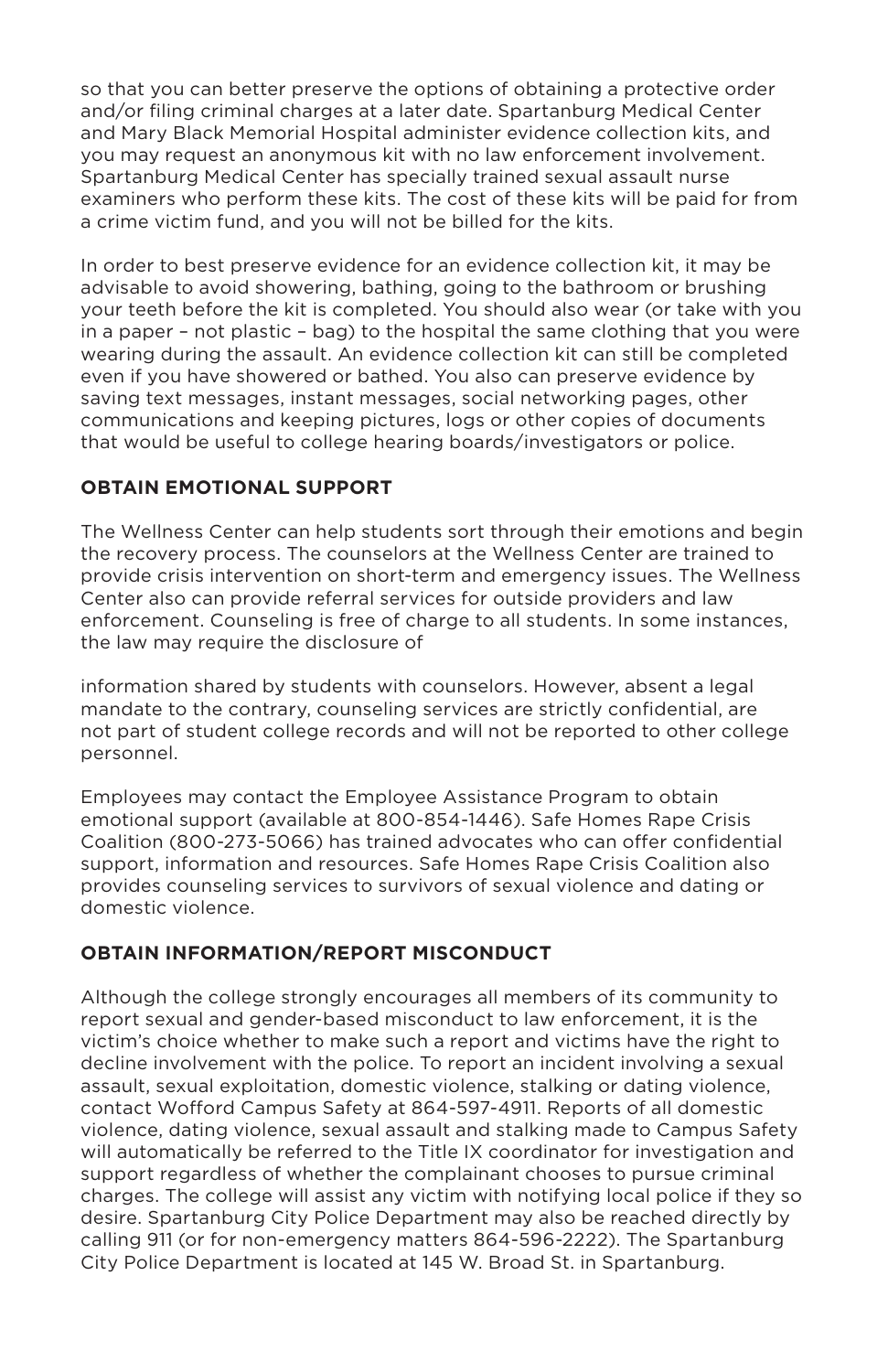Any person who obtains an order of protection from South Carolina or any reciprocal state should provide a copy to Campus Safety and the office of the Title IX coordinator. A complainant may then meet with Campus Safety to develop a Safety Action Plan, which is a plan for campus police and the victim to reduce risk of harm while on campus or coming and going from campus. Campus Safety also can assist with obtaining a restraining order.

To the extent of the victim's cooperation and consent, college offices, including Campus Safety and the Title IX coordinator, will work cooperatively to ensure that the complainant's health, physical safety, work and academic status are protected, pending the outcome of a formal college investigation of the complaint. For example, if reasonably available, a complainant may be offered changes to academic, living or working situations in addition to counseling, health services and assistance in notifying appropriate local law enforcement. The Title IX coordinator or an institutional equity case coordinator will assist with these accommodations. Additionally, personal identifiable information about the victim will be treated as confidential and only shared with persons with a specific need to know who are investigating/ adjudicating the complaint or delivering resources or support services to the complainant. Wofford does not publish the names of crime victims nor house identifiable information regarding victims in the campus safety daily crime log or online.

# **COLLEGE DISCIPLINARY PROCEDURES FOLLOWING A COMPLAINT**

Whether or not criminal charges are filed, you are encouraged to report incidents of sexual and gender-based misconduct to the college's Title IX coordinator (even if you have filed a report directly with law enforcement). The Title IX coordinator can help you access resources (including recommendations for legal counsel, if requested) and can provide support and information, including information on the college's procedures for investigating and addressing instances of sexual assault.

Wofford has its own judicial process for responding to sexual and genderbased misconduct complaints. Many instances of sexual and gender-based misconduct also are punishable by civil and criminal legal action, and the college encourages victims to also pursue their cases through these means. The Wofford Campus Safety Office (864-597-4350) can explain the procedures for pursuing civil and criminal options.

The college disciplinary process will include a prompt, fair and impartial investigation and resolution process. Investigators and hearing board members are trained annually on the issues related to domestic violence, dating violence, sexual assault and stalking and taught how to conduct an investigation and hearing process that protects the safety of the victim and promotes accountability.

Retaliation against any person for filing, supporting or providing information in good faith in connection with a complaint of sexual and gender-based misconduct is strictly prohibited. Violations of this prohibition will be addressed through the Nondiscrimination and Anti-harassment policy and/or other college disciplinary procedures as deemed appropriate in the college's discretion. Any person who feels that he or she has been subjected to retaliation should make a report to the assigned Title IX deputy coordinator.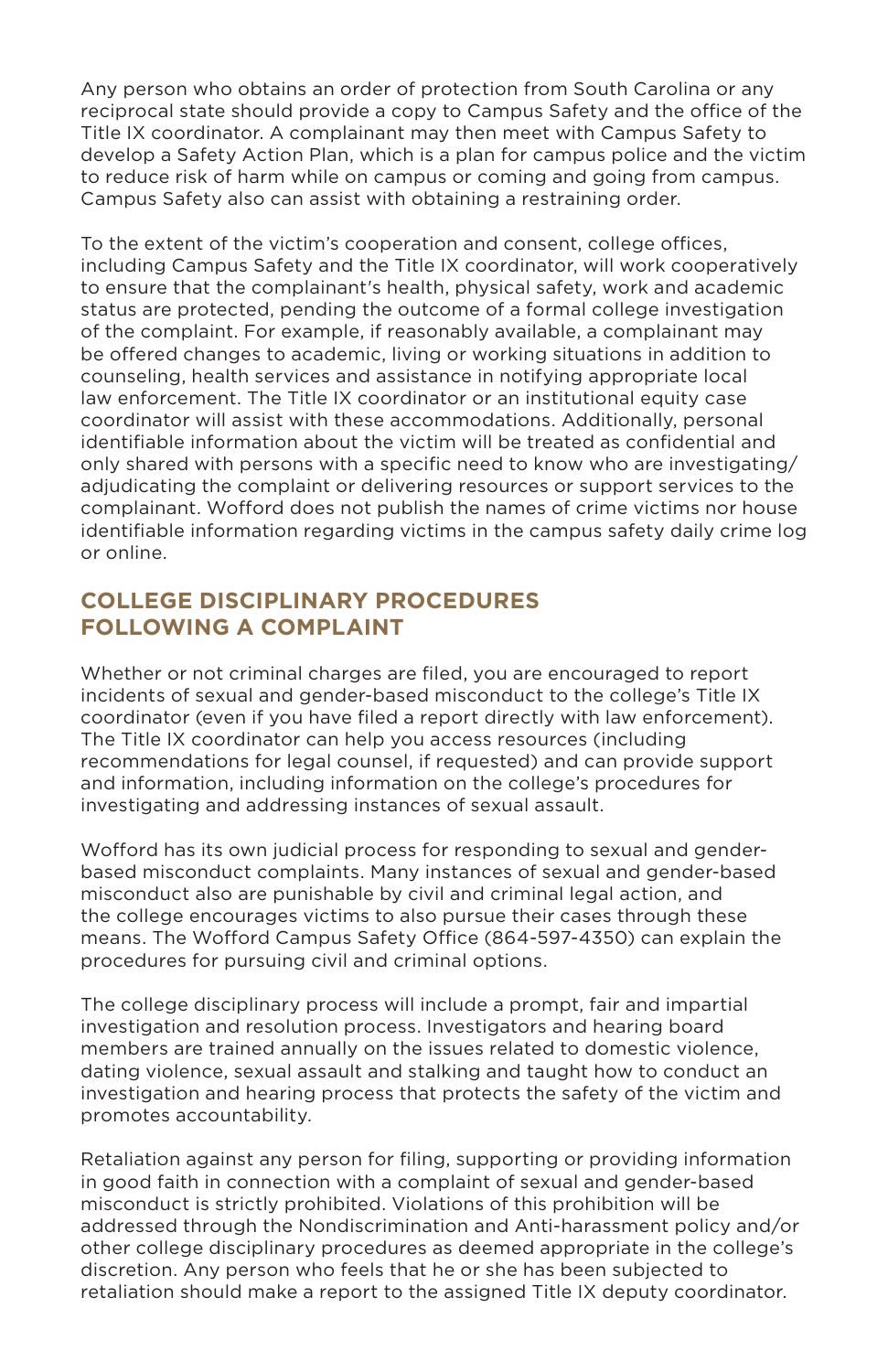# **RISK REDUCTION, WARNING SIGNS OF ABUSIVE BEHAVIOR AND FUTURE ATTACKS**

No victim is ever to blame for being assaulted or abused. Unfortunately, a person who is the victim of sexual or dating violence is more likely to be revictimized. Below are some tips to help reduce your risk, to recognize warning signs of abusive behavior and how to avoid potential attacks.

#### **Warning signs of abusive behavior:**

• Domestic and dating abuse often escalates from threats and verbal abuse to violence. While physical injury may be the most obvious danger, the emotional and psychological consequences of domestic and dating violence also are severe.

#### **Warning signs of dating and domestic violence include:**

- Being afraid of your partner.
- Constantly watching what you say to avoid a "blow up."
- Feelings of low self-worth and helplessness about your relationship.
- Feeling isolated from family or friends because of your relationship.
- Hiding bruises or other injuries from family or friends.
- Being prevented from working, studying, going home and/or using technology (including your cell phone.)
- Being monitored by your partner at home, work or school.
- Being forced to do things you don't want to do.

#### **Help reduce your risk and avoid potential attacks:**

- If you are being abused or suspect that someone you know is being abused, speak up or intervene.
- Get help by contacting the Wellness Center for support services.
- Learn how to look for "red flags" in relationships so you can learn to avoid some of those characteristics in future partners.
- Consider making a report with Campus Safety and/or the Title IX coordinator and ask for a "no contact" directive from the college to prevent future contact.
- Consider getting a protective order or restraining order.
- Learn more about what behaviors constitute dating and domestic violence, understand it is not your fault and talk with friends and family members about ways you can be supported.
- Trust your instincts if something doesn't feel right in a relationship, speak up or end it.

For information on sexual and gender-based misconduct at Wofford College, visit the Title IX website: wofford.edu/titleIX.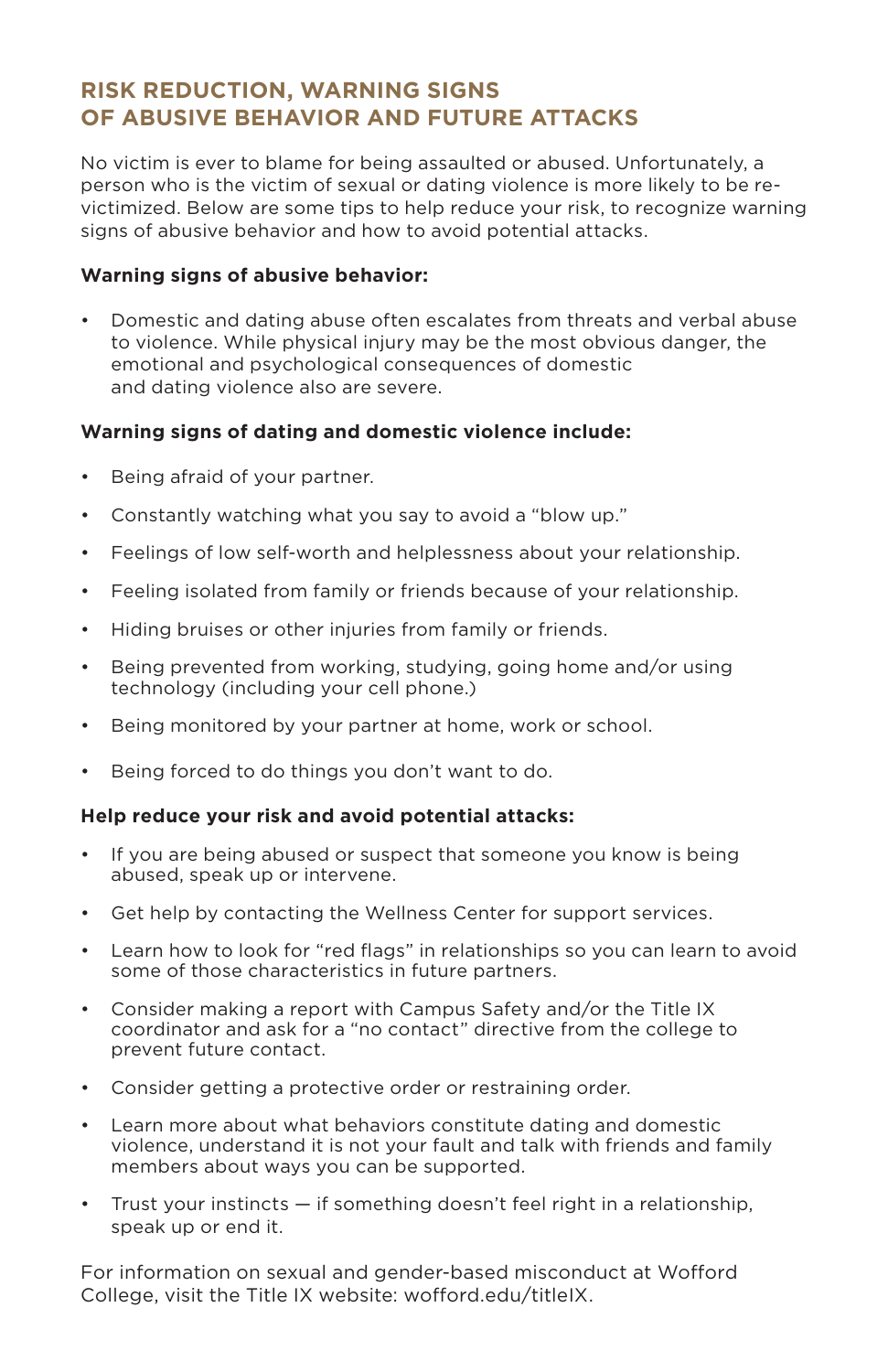# **DID YOU KNOW?**

**NATIONALLY, 1 IN 5 WOMEN REPORT EXPERIENCING ATTEMPTED OR COMPLETED SEXUAL ASSAULT IN COLLEGE.**

**1 IN 33 MEN NATIONALLY REPORT EXPERIENCING ATTEMPTED OR COMPLETED RAPE.**

**MORE THAN 75 PERCENT OF RAPES ARE COMMITTED BY SOMEONE KNOWN TO THE VICTIM.**

**MORE THAN 50 PERCENT OF COLLEGE SEXUAL ASSAULTS OCCUR IN EITHER AUGUST, SEPTEMBER, OCTOBER OR NOVEMBER.**

**STUDENTS ARE AT AN INCREASED RISK DURING THE FIRST FEW MONTHS OF THEIR FIRST AND SECOND SEMESTERS IN COLLEGE.**